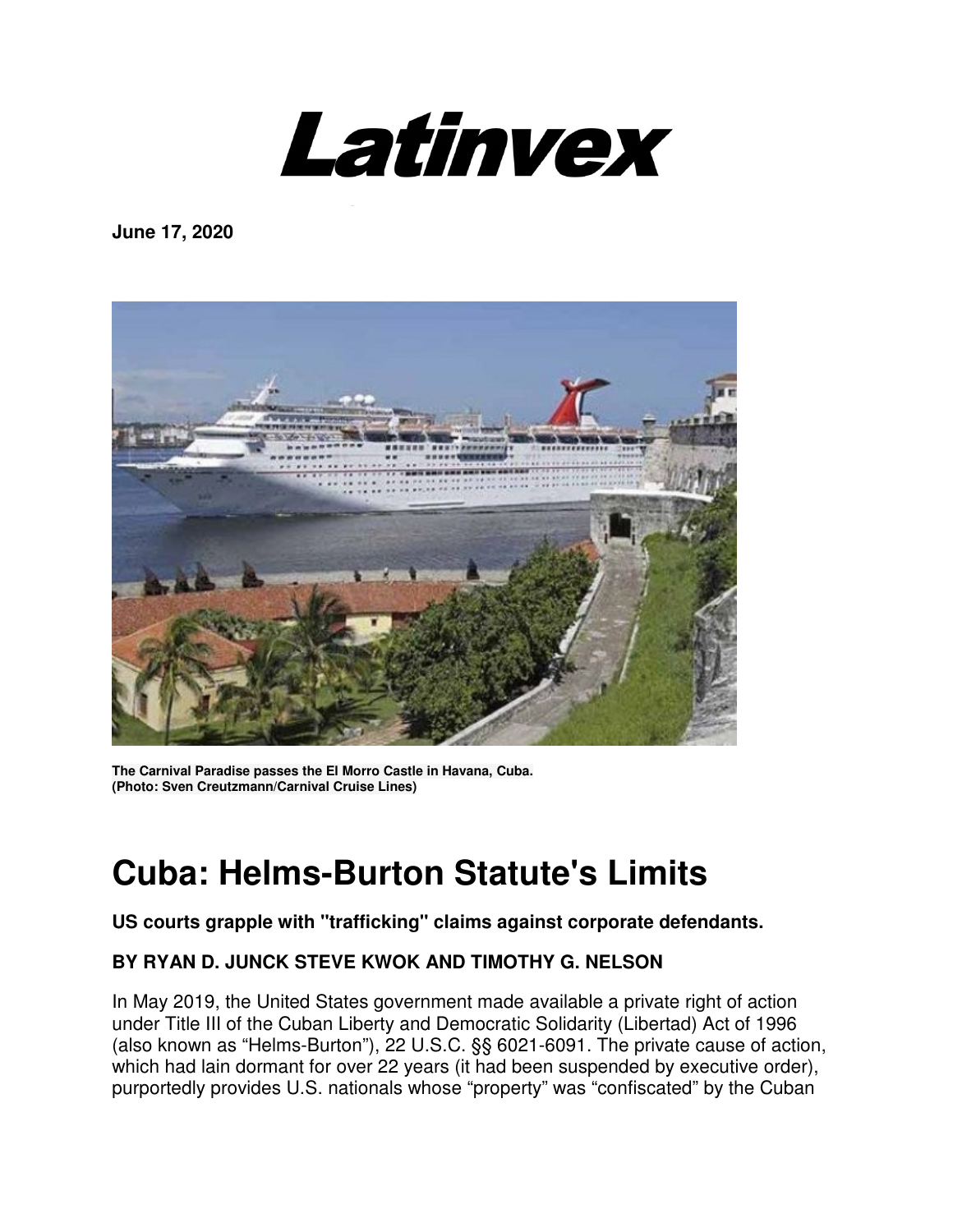government with a special rights of action. Specifically, Title III of Helms-Burton allows U.S. nationals that "own" a "claim" over such property to sue persons and entities engaged in "trafficking" in that property. Trafficking is defined as "knowingly and intentionally" taking various actions with respect to confiscated property, including "engag[ing] in a commercial activity using or otherwise benefiting from confiscated property." A qualifying plaintiff may recover from the defendant the value of the confiscated property, potentially with treble damages, as well as attorney's fees.

Title III's activation created immediate risks for companies doing business with or involving Cuba. Since May 2019, plaintiffs have brought Helms-Burton lawsuits against U.S. and non-U.S companies in a variety of sectors, including banking and finance, tourism, oil and gas, and property development, all on the theory that the defendants, by doing business in Cuba, have trafficked in property confiscated from those plaintiffs. Many, but not all, of these lawsuits were brought in the United States District Court in the Southern District of Florida ("S.D. Fla."), where a number of alleged victims of Castro-era seizures reside.

These lawsuits already have given rise to case law that, at least preliminarily, identify some of the rules about which plaintiffs qualify under the statute, and which lie outside its scope. Some other decisions, however, have engendered uncertainty about Helms-Burton's operation that may need to be resolved by the federal appellate courts.

#### Plaintiff Must Demonstrate Claim Was Acquired

Prior to March 12, 1996

Helms-Burton contains a statutory "cut-off" that is keyed to the date of its enactment (March 12, 1996). Specifically, it states that an action is only available if the plaintiff "acquire[d]ownership of the claim" to that property before March 12, 1996. This cut-off has become the focus of judicial attention in several cases.

In Gonzalez v. Amazon.com, filed in the S.D. Fla. in 2020, a plaintiff accused an online retailer and an associated merchant of "trafficking" in confiscated property now owned by the Cuban government — specifically, charcoal that had been produced on land once owned by the plaintiff's family. The defendants moved to dismiss, claiming that the plaintiff had not plausibly shown that he knew he was using or benefiting from his family's former property.

On March 10, 2020, Judge Robert Scola of the S.D. Fla dismissed plaintiff's claim on several grounds, including that he had failed to satisfy the Act's requirements concerning claims ownership because the complaint "lack[ed] allegations regarding when Gonzalez inherited the claim from his grandfather, when Gonzalez became a United States citizen, if Gonzalez's grandfather was a United States citizen, and, if so, when Gonzalez's grandfather became a citizen." Plaintiff was given leave to replead and, on March 25, 2020, filed an amended complaint that purported to explain the chain of ownership.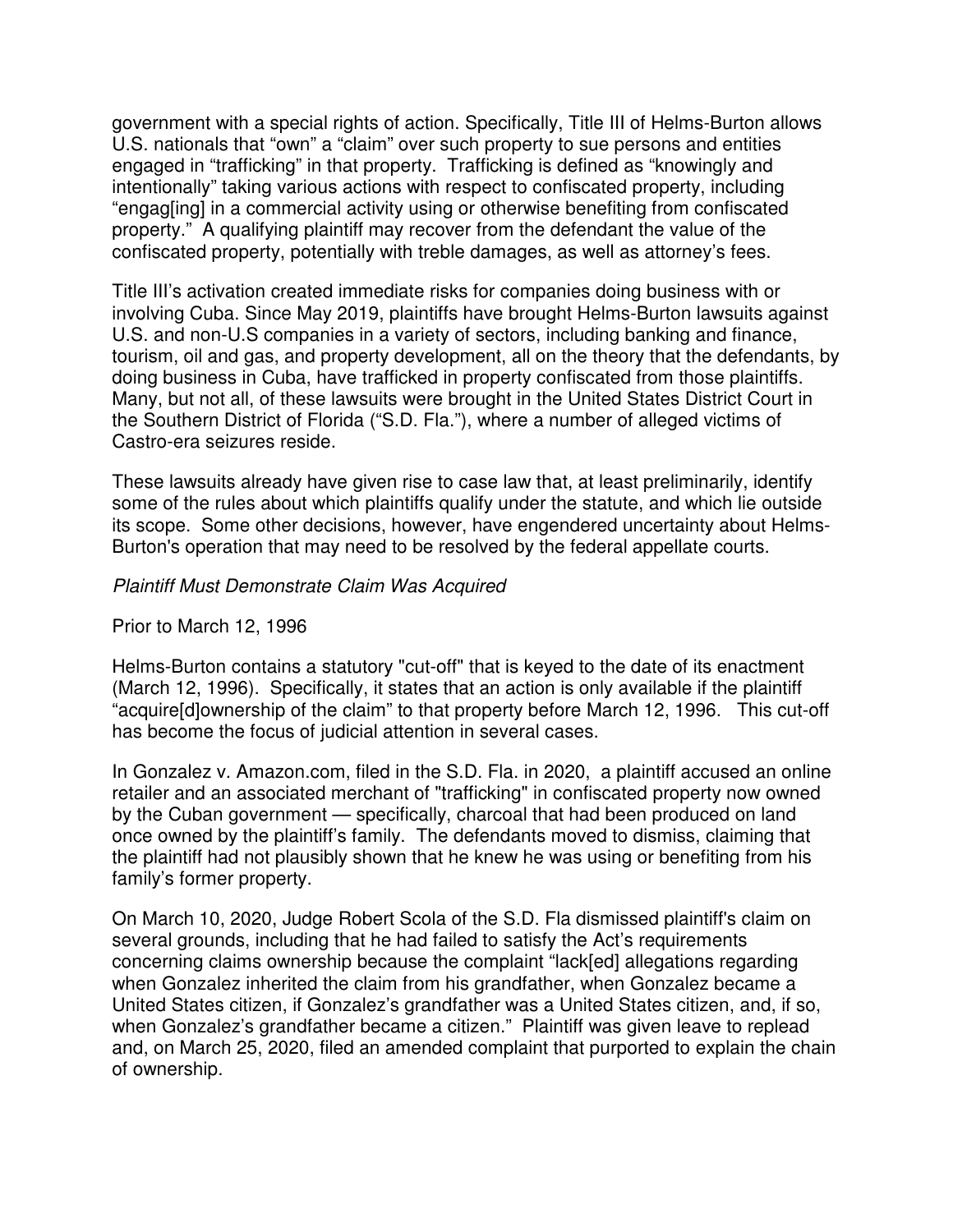In his amended complaint, Mr. Gonzalez stated that his father had "inherited" the land (or the claim to it) from his grandfather in 1988, and then his mother inherited the property from his father in November 2016. She allegedly then "'chose to pass her ownership claim'" to him.

On May 11, 2020, Judge Scola issued a further opinion, dismissing plaintiff's claim with prejudice on the grounds that it violated the 1996 cut-off. On the "plain language" of the statute, His Honor held, the "U.S. national" bringing the claim must have "acquired" its interest prior to March 12, 1996. "Congress," he held, "did not intend for those who acquired an interest in confiscated property after 1996 to bring Helms-Burton Act claims if their property was confiscated before March 12, 1996." This was "consistent with its intent, which is to prevent individuals from transferring their ownership interest in confiscated property to a United States citizen after the Act's enactment in 1996." Accordingly, Mr. Gonzalez lacked standing to advance a Title III claim.

This holding, if upheld on appeal, indicates a potentially significant limitation on the scope of Helms Burton. Indeed, the fact that some original owners of alleged "claims" have now died is partly a consequence of the 22-year lag between Title III's passage and the activation of the private right of action, as well as the fact that Fidel Castro's revolutionary government first assumed power in 1959.

The question of acquisition through heirship has arisen in other cases. In Garcia-Bengochea v. Carnival Corp., there is a pending motion to dismiss on the ground that the plaintiffs inherited their claims after March 12, 1996. In February 2020, a proposed amicus brief opposing such dismissal was submitted by former Rep. Dan Burton, R-Ind., and former Sen. Robert Torricelli, D-N.J., two of the chief sponsors of Helms-Burton. In their proposed brief, they argued for an expansive approach to claims ownership, arguing that "Congress intended that heirs should enjoy the right to sue under Title III even if they inherited their claims after March 12, 1996." In response, defendants in that case have argued that "there is no particular reason to accept the brief as neither Congressman Burton nor Torricelli are entitled to special consideration in interpreting the Helms-Burton Act," and that "'[r]ecent statements by Senators or Congressmen about the meaning or intent of past legislation are irrelevant and may not be considered by a court interpreting the legislation.'"

In May 2020, Judge Leonard King of the S.D. Fla ruled that the former legislators' amicus submission, while "appreciated," was "unnecessary" in that case, and therefore declined to receive it into the record. Undeterred, Messrs. .Burton and Torricelli applied for and received permission to attend a virtual "Zoom" hearing on defendants' motion to dismiss, as "observers." Their continuing engagement in the case is a reminder of the political attention that Helms-Burton cases have received.

#### Plaintiff Must Plausibly Allege That Defendant Knowingly Trafficked in Expropriated Assets

A further requirement in Helms-Burton is that, to establish that a defendant is liable for "trafficking" in confiscated property, a plaintiff must show that the defendant's conduct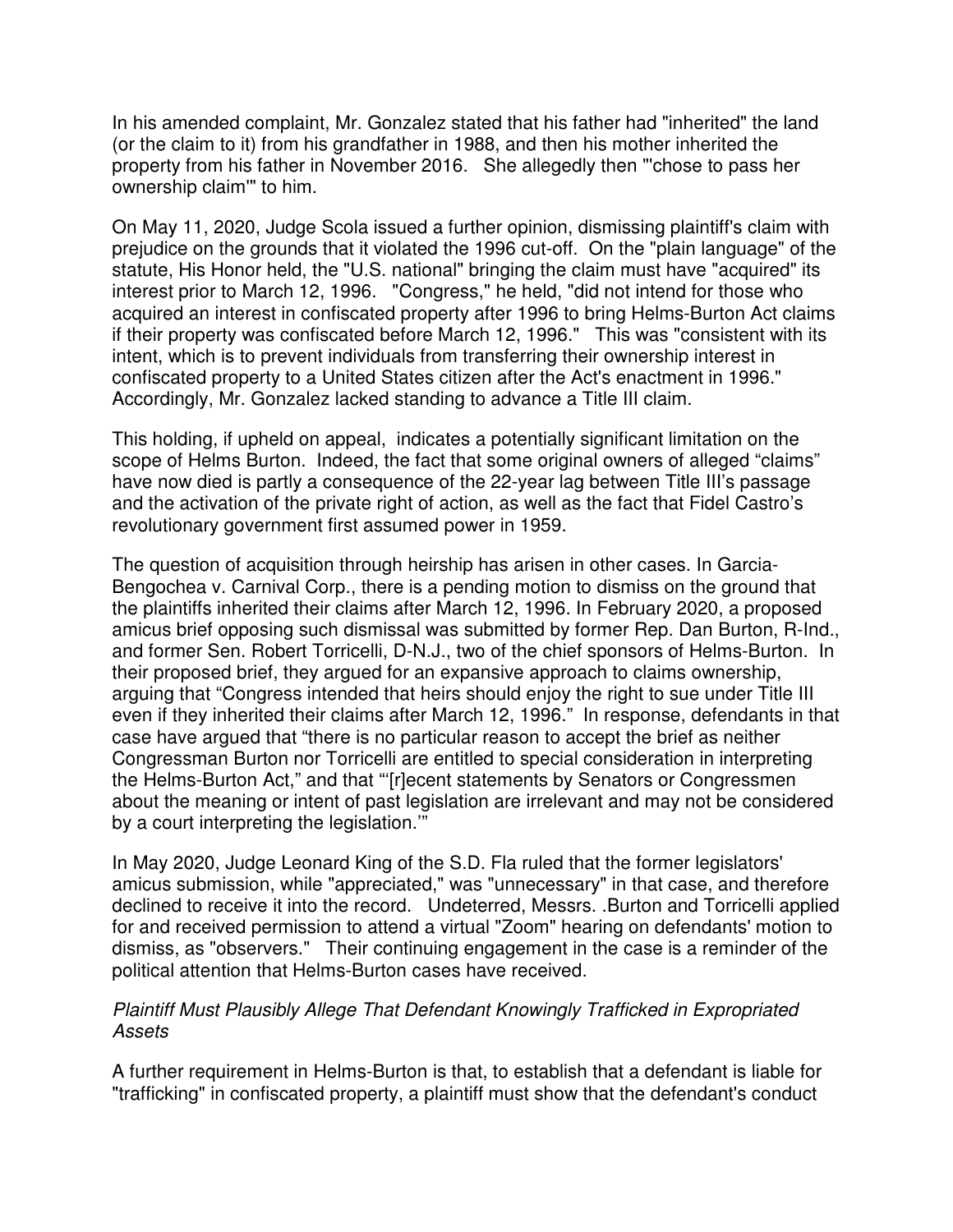was "knowing[] and intentional[]." This issue received attention in Gonzalez. In his March 2020 decision, in addition to enforcing the cut-off date, Judge Scola held that plaintiff had failed to plead that the defendants in that case (the online merchant and the retailer) had actually known that the sale of the goods in question (the charcoal) involved the land allegedly seized from by Mr. Gonzalez's family.

Reviewing the legislative history of Helms-Burton, the court highlighted a lawmaker's statement (during 1996 congressional debates) that "the only companies that will run afoul of this new law are those that are knowingly and intentionally trafficking in the stolen property of U.S. citizens." Against that background, the court held, a plaintiff could not rely on conclusory or implausible allegations of "knowledge," as this failed the basic federal pleadings standards established by the United States Supreme Court in Bell Atlantic Corp. v. Twombly, 550 U.S. 544, 570 (2007).

In seeking to avoid dismissal, Mr. Gonzalez had claimed that it could be inferred that the defendants knew they were trafficking in confiscated Cuban farmland property because the charcoal was advertised as "Direct from Farmers in Cuba." The court held, however, that the mere fact that the charcoal was produced on Cuban farmland was not sufficient to "demonstrate that the defendants knew the property was confiscated by the Cuban government" or "that it was owned by a United States citizen."

The holding in Gonzalez I indicates that courts will require plaintiffs to show more than mere suspicion that a state-owned asset within Cuba had been confiscated, but that a plaintiff also must show the defendants' knowledge that the asset had been both confiscated and "owned" by an American citizen. This is a potentially significant hurdle for plaintiffs in future Helms-Burton claims.

#### Uncertainty Over the "Claim" to "Property" that Can the Subject of a Title III Action

Helms-Burton requires that a plaintiff own the "claim" to the "property" that was expropriated by the Cuban Government. This requirement has resulted in some confusion in the case law.

The question of what constitutes a "claim" to confiscated "property" has arisen in the context of the "Havana Docks" cases – a group of claims in the S.D. Fla. against the major cruise lines whose ships had, until recently, been docking in the ports of Havana and Santiago, Cuba. These lawsuits were brought by Havana Docks Corporation, the alleged former owner of the commercial leasehold property known as the Havana Cruise Port Terminal, a waterfront facility that was expropriated in the early years of the Castro regime. In these claims, plaintiff alleged that the cruise line companies had trafficked in their former property from 2017-18, in that they had allegedly caused their ships to embark and disembark cruise passengers in Cuba, which allegedly satisfied Title III's definition of trafficking.

The cruise line companies moved to dismiss on the grounds that, among other things, the long-term leasehold interests once held by the plaintiffs would have expired in 2004. Initially, these motions found favor: in January 2020, Judge Beth Bloom of the S.D. Fla.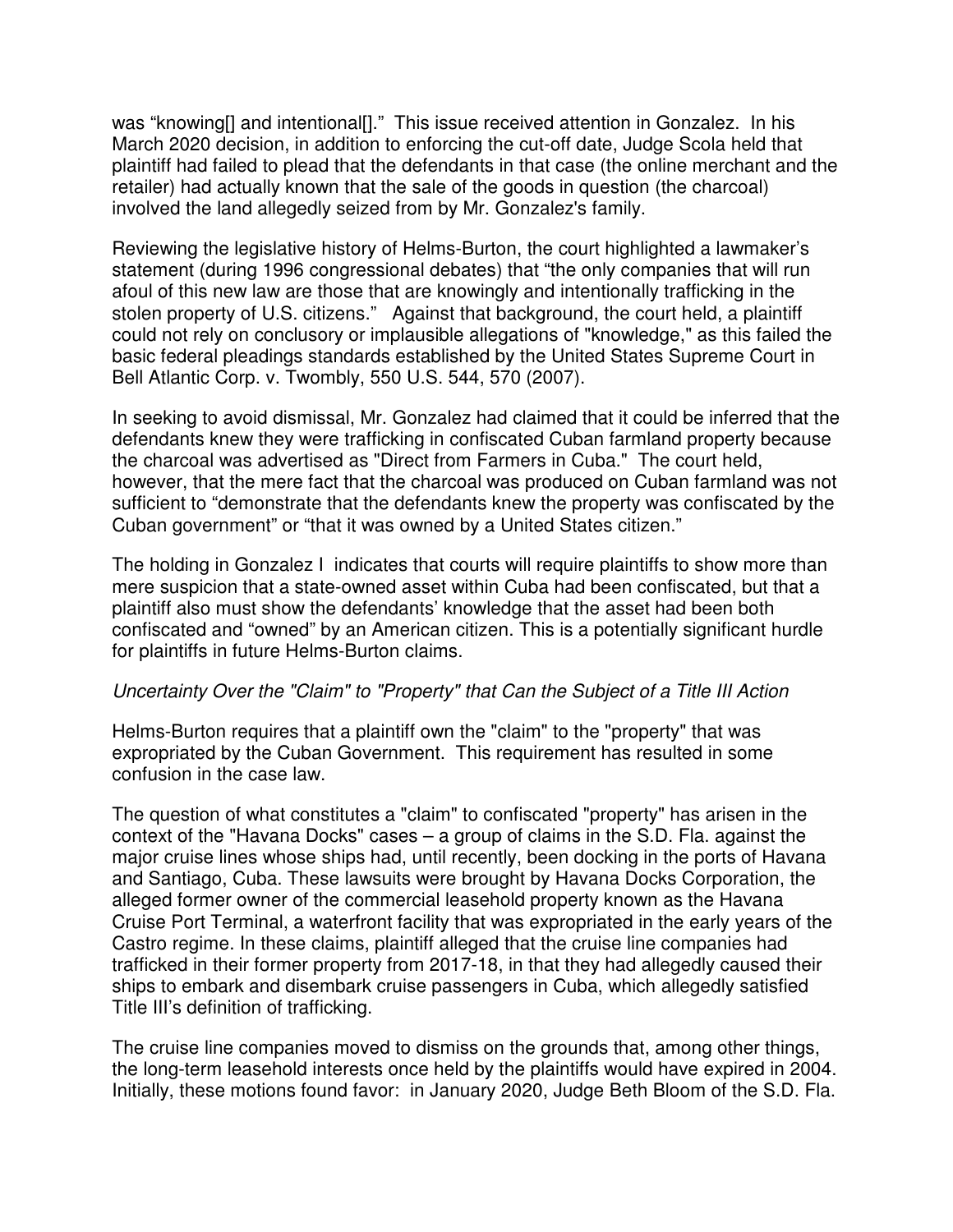sided with defendants, and held that because a plaintiff must own a claim to confiscated property, such a claim, "can only extend as far as its property interest at the time of the Cuban Government's wrongful confiscation." Thus, "if the interest at issue is a leasehold, following the plain language of the statute, a person would have to traffic in the leasehold in order for that person to be liable to the owner of the claim to the leasehold." On that view, once the original date of the lease expired, so too did any possible Helms-Burton claim for "trafficking" in the subject property.

In April 2020, however, Judge Bloom reversed course, granting plaintiff's motions for reconsideration and holding that plaintiffs had established standing. Judge Bloom considered, first, that her earlier view of the leasehold interest was inaccurate – and that Plaintiff was granted :a 99-year leasehold interest, not a leasehold interest ending on a date certain" and that it was therefore wrong to dismiss the claim on the grounds that the least had expired in 2004.

Judge Bloom further held that her earlier opinion had misconstrued the statutory criteria for establishing that plaintiff held a "claim" over expropriated "property." Her Honor focused in particular on the holding of the earlier case of Glen v. Club Mediterranean. In that case, a judge of the S.D. Fla held that, because an expropriation brings about an extinguishment of the owner's legal title in the property, none of the victims of Castroera expropriation could still be said to own the "property" in Cuba that had been confiscated. Instead, they own an intangible right – a "'claim for compensation'" against the government of Cuba. This holding was affirmed on appeal to the Eleventh Circuit.

Judge Bloom thus held that "the reasoning in Glen I and Glen II stands for the notion that the Cuban Government's confiscation of property extinguished any ownership rights of those who owned the property prior to the expropriation." Applying that test, Judge Bloom looked to whether plaintiff owned the "claim" to compensation against Cuba concerning the confiscated property. Havana Docks, she held, did own such a compensation "claim" – and that, it was held, was enough to show it had the requisite "claim" over confiscated "property." Thus, the length of the lease's term was immaterial. Indeed, in the court's view, "[l]imiting the allowable period of recovery to the term of the underlying property interest, in effect, nullifies Title III entirely because the Cuban Government's confiscation extinguished all of Plaintiff's property interests in the Subject Property."

Although this resulted in the restoration of the four Havana Docks claims, it has not resolved all of the issues associated with the ownership of a "claim" over confiscated "property"; on the contrary, it may have given rise to new problems. Defendants have sought permission bring an interlocutory appeal to the Eleventh Circuit. In addition, in their renewed motions to dismiss, the cruise lines argue that, on Judge Bloom's interpretation of the statute, the plaintiffs cannot plead that their actions have caused an "injury," as required by Article III of the U.S. Constitution and related jurisprudence. If – as they argue -- plaintiff's links with Havana cruise facilities were completely severed in the early 1960s (with plaintiff holding only a claim for compensation against Cuba), then it is impossible for plaintiffs to show that the defendants' actions, in using the docklands